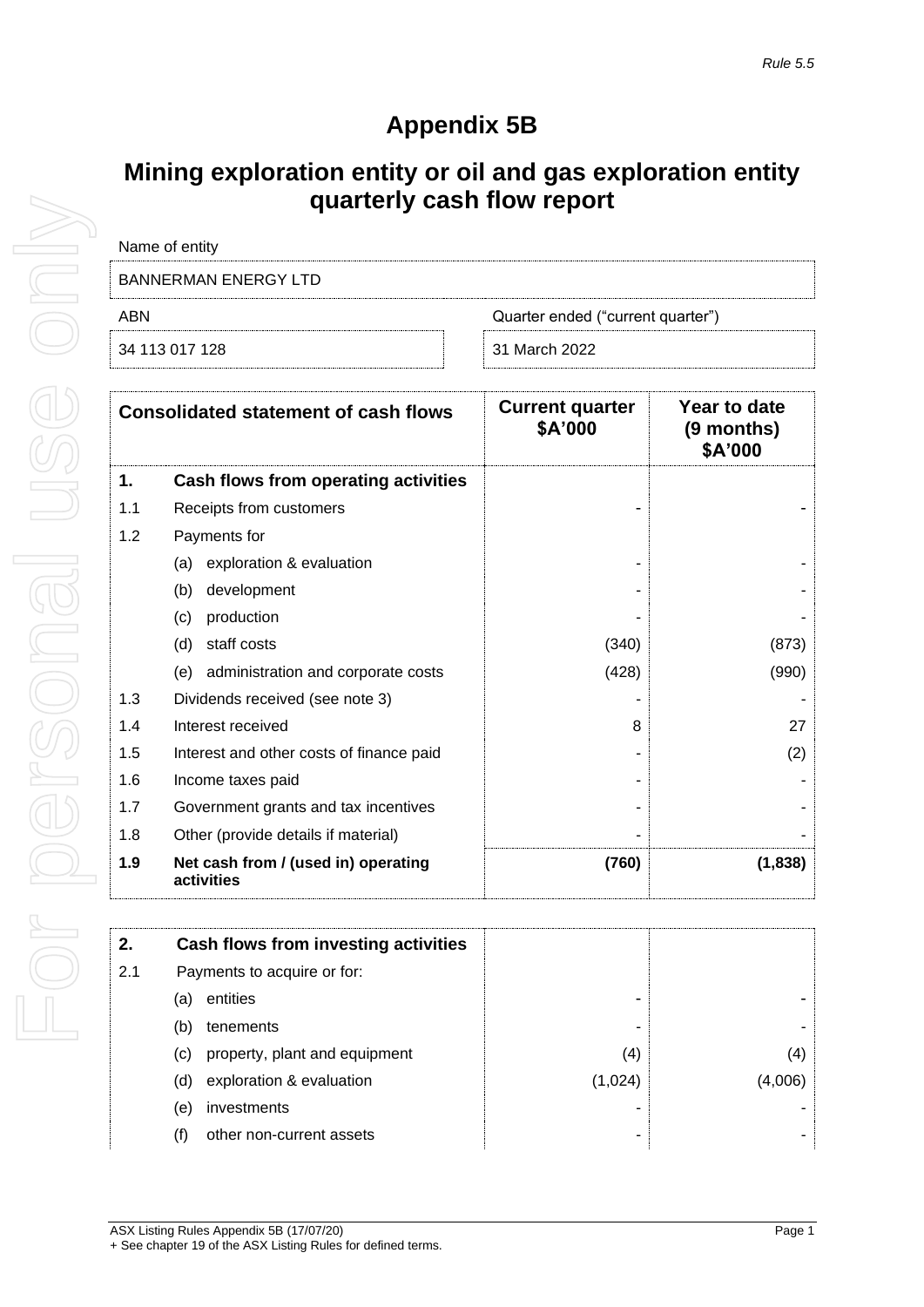| <b>Consolidated statement of cash flows</b> |                                                   | <b>Current quarter</b><br>\$A'000 | Year to date<br>(9 months)<br>\$A'000 |
|---------------------------------------------|---------------------------------------------------|-----------------------------------|---------------------------------------|
| 2.2                                         | Proceeds from the disposal of:                    |                                   |                                       |
|                                             | entities<br>(a)                                   |                                   |                                       |
|                                             | (b)<br>tenements                                  |                                   |                                       |
|                                             | (c)<br>property, plant and equipment              |                                   |                                       |
|                                             | (d)<br>investments                                |                                   |                                       |
|                                             | (e)<br>other non-current assets                   |                                   |                                       |
| 2.3                                         | Cash flows from loans to other entities           |                                   |                                       |
| 2.4                                         | Dividends received (see note 3)                   |                                   |                                       |
| 2.5                                         | Other (provide details if material)               |                                   |                                       |
| 2.6                                         | Net cash from / (used in) investing<br>activities | (1,028)                           | (4,010)                               |

| 3.   | Cash flows from financing activities                                                       |         |         |
|------|--------------------------------------------------------------------------------------------|---------|---------|
| 3.1  | Proceeds from issues of equity securities<br>(excluding convertible debt securities)       | 40,700  | 41,537  |
| 3.2  | Proceeds from issue of convertible debt<br>securities                                      |         |         |
| 3.3  | Proceeds from exercise of options                                                          |         |         |
| 3.4  | Transaction costs related to issues of equity<br>securities or convertible debt securities | (2,082) | (2,082) |
| 3.5  | Proceeds from borrowings                                                                   |         |         |
| 3.6  | Repayment of borrowings                                                                    |         |         |
| 3.7  | Transaction costs related to loans and<br>borrowings                                       |         |         |
| 3.8  | Dividends paid                                                                             |         |         |
| 3.9  | Other (provide details if material)                                                        |         |         |
| 3.10 | Net cash from / (used in) financing<br>activities                                          | 38,618  | 39,455  |

| 4.  | Net increase / (decrease) in cash and<br>cash equivalents for the period | 36,830  | 33,607  |
|-----|--------------------------------------------------------------------------|---------|---------|
| 4.1 | Cash and cash equivalents at beginning of<br>period                      | 9.200   | 12,455  |
| 4.2 | Net cash from / (used in) operating<br>activities (item 1.9 above)       | (760)   | (1,838) |
| 4.3 | Net cash from / (used in) investing activities<br>(item 2.6 above)       | (1,028) | (4,010) |
| 4.4 | Net cash from / (used in) financing activities<br>(item 3.10 above)      | 38,618  | 39,455  |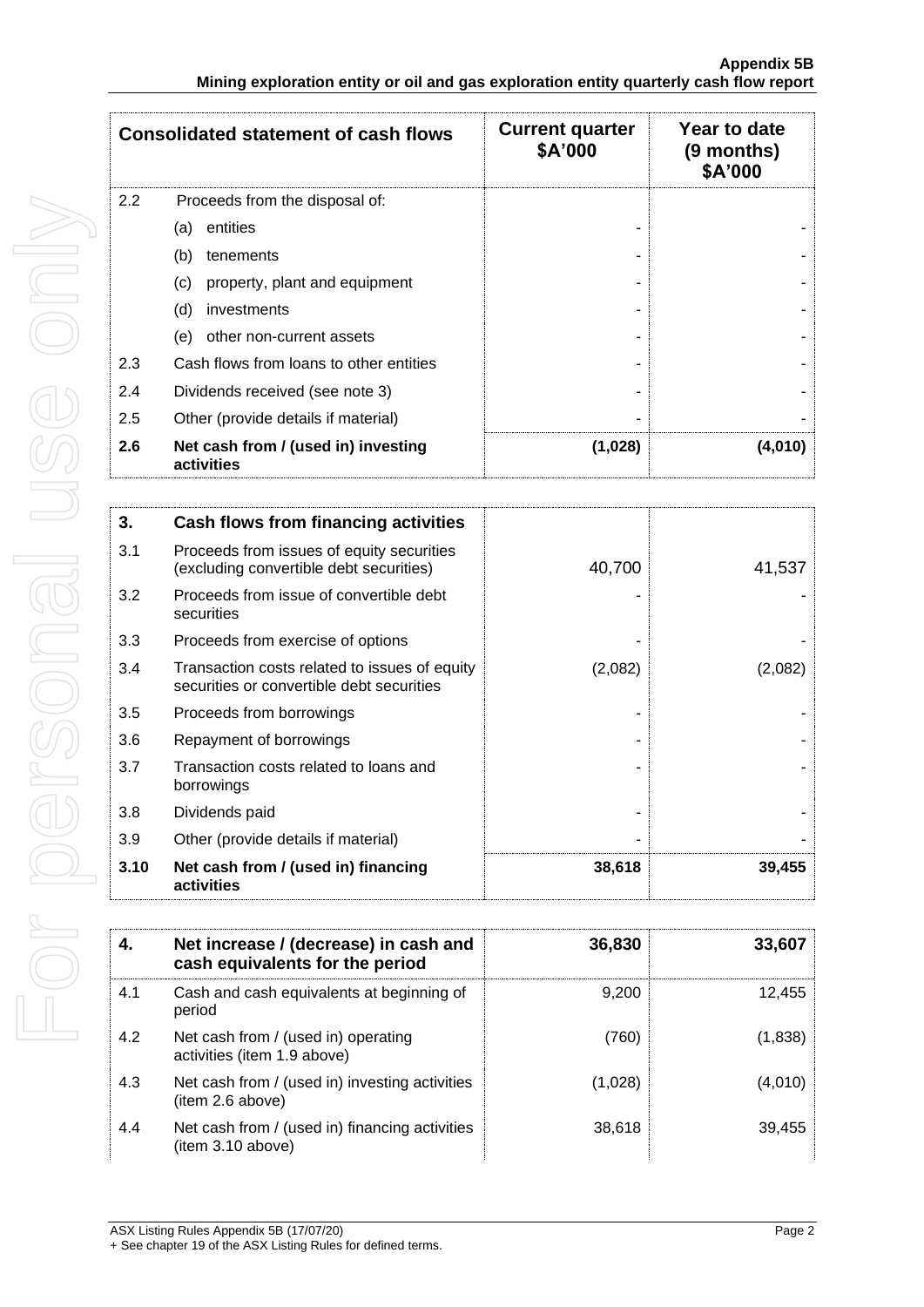|     | <b>Consolidated statement of cash flows</b>          | <b>Current quarter</b><br>\$A'000 | Year to date<br>(9 months)<br>\$A'000 |
|-----|------------------------------------------------------|-----------------------------------|---------------------------------------|
| 4.5 | Effect of movement in exchange rates on<br>cash held |                                   | (39)                                  |
| 4.6 | Cash and cash equivalents at end of<br>period        | 46.023                            | 46.023                                |

| 5.  | Reconciliation of cash and cash<br>equivalents<br>at the end of the quarter (as shown in the<br>consolidated statement of cash flows) to the<br>related items in the accounts | <b>Current quarter</b><br>\$A'000 | <b>Previous quarter</b><br>\$A'000 |
|-----|-------------------------------------------------------------------------------------------------------------------------------------------------------------------------------|-----------------------------------|------------------------------------|
| 5.1 | Bank balances                                                                                                                                                                 | 40.702                            | 803                                |
| 5.2 | Call deposits                                                                                                                                                                 | 5.321                             | 8,397                              |
| 5.3 | Bank overdrafts                                                                                                                                                               |                                   |                                    |
| 5.4 | Other (provide details)                                                                                                                                                       |                                   |                                    |
| 5.5 | Cash and cash equivalents at end of<br>quarter (should equal item 4.6 above)                                                                                                  | 46.023                            | 9.200                              |

| 6.                                                                                                                                                          | Payments to related parties of the entity and their<br>associates                          | <b>Current quarter</b><br><b>\$A'000</b> |
|-------------------------------------------------------------------------------------------------------------------------------------------------------------|--------------------------------------------------------------------------------------------|------------------------------------------|
| 6.1                                                                                                                                                         | Aggregate amount of payments to related parties and their<br>associates included in item 1 | 188                                      |
| 6.2                                                                                                                                                         | Aggregate amount of payments to related parties and their<br>associates included in item 2 |                                          |
| Note: if any amounts are shown in items 6.1 or 6.2, your quarterly activity report must include a description of, and an<br>explanation for, such payments. |                                                                                            |                                          |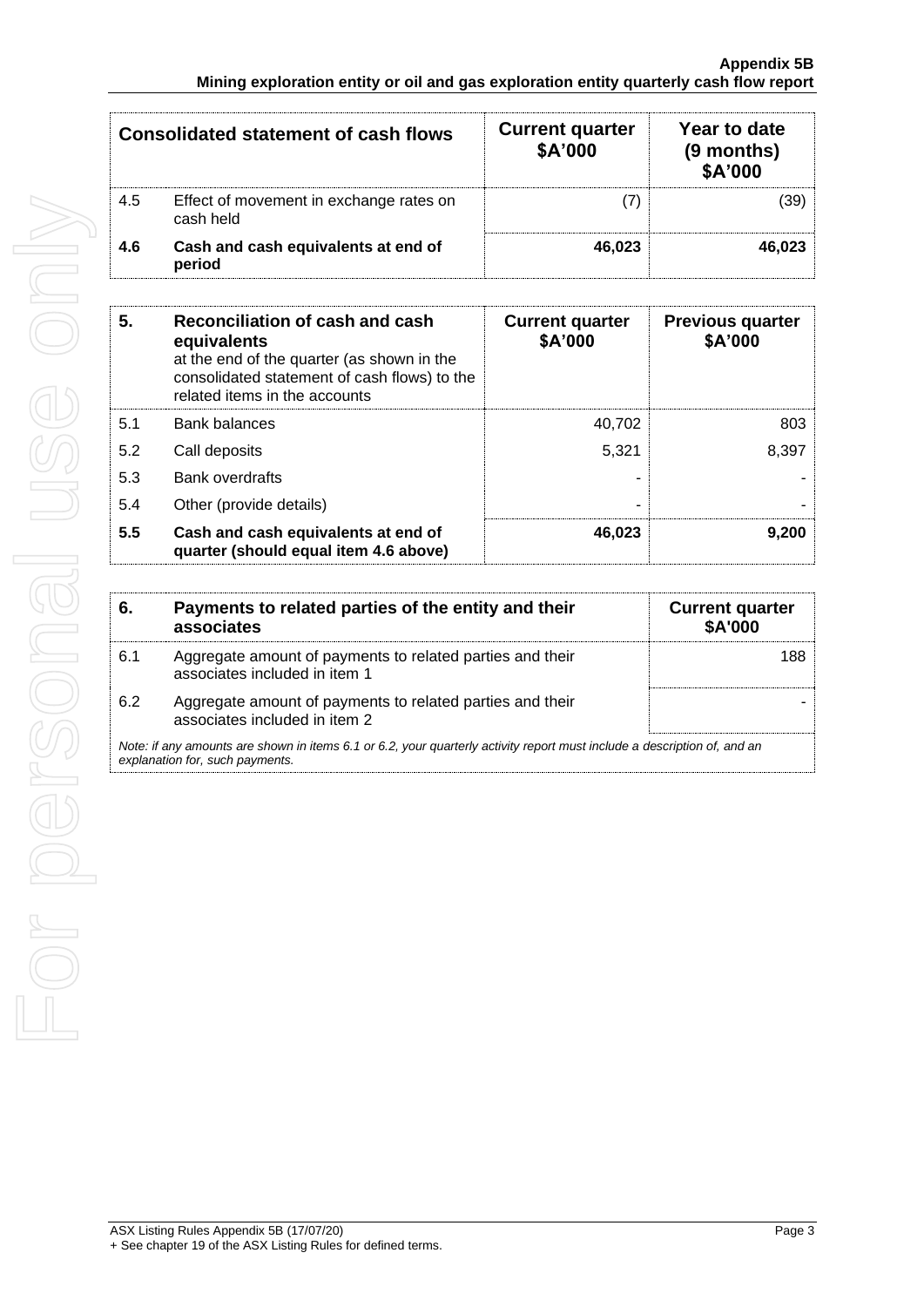| 7.  | <b>Financing facilities</b><br>Note: the term "facility' includes all forms of financing<br>arrangements available to the entity.<br>Add notes as necessary for an understanding of the<br>sources of finance available to the entity.                                                                                                               | <b>Total facility</b><br>amount at quarter<br>end<br>\$A'000 | Amount drawn at<br>quarter end<br>\$A'000 |
|-----|------------------------------------------------------------------------------------------------------------------------------------------------------------------------------------------------------------------------------------------------------------------------------------------------------------------------------------------------------|--------------------------------------------------------------|-------------------------------------------|
| 7.1 | Loan facilities                                                                                                                                                                                                                                                                                                                                      |                                                              |                                           |
| 7.2 | Credit standby arrangements                                                                                                                                                                                                                                                                                                                          |                                                              |                                           |
| 7.3 | Other (please specify)                                                                                                                                                                                                                                                                                                                               |                                                              |                                           |
| 7.4 | <b>Total financing facilities</b>                                                                                                                                                                                                                                                                                                                    |                                                              |                                           |
|     |                                                                                                                                                                                                                                                                                                                                                      |                                                              |                                           |
| 7.5 | Unused financing facilities available at quarter end                                                                                                                                                                                                                                                                                                 |                                                              |                                           |
| 7.6 | Include in the box below a description of each facility above, including the lender, interest<br>rate, maturity date and whether it is secured or unsecured. If any additional financing<br>facilities have been entered into or are proposed to be entered into after quarter end,<br>include a note providing details of those facilities as well. |                                                              |                                           |
|     | N/A                                                                                                                                                                                                                                                                                                                                                  |                                                              |                                           |

| 8.                                                                                                                                                                                                                              |                                                           | Estimated cash available for future operating activities                                                                                                                                                                        | \$A'000 |
|---------------------------------------------------------------------------------------------------------------------------------------------------------------------------------------------------------------------------------|-----------------------------------------------------------|---------------------------------------------------------------------------------------------------------------------------------------------------------------------------------------------------------------------------------|---------|
| 8.1                                                                                                                                                                                                                             | Net cash from / (used in) operating activities (item 1.9) | (760)                                                                                                                                                                                                                           |         |
| 8.2                                                                                                                                                                                                                             | activities) (item 2.1(d))                                 | (Payments for exploration & evaluation classified as investing                                                                                                                                                                  | (1,024) |
| 8.3                                                                                                                                                                                                                             | Total relevant outgoings (item $8.1 +$ item $8.2$ )       |                                                                                                                                                                                                                                 | (1,784) |
| 8.4                                                                                                                                                                                                                             |                                                           | Cash and cash equivalents at quarter end (item 4.6)                                                                                                                                                                             | 46,023  |
| 8.5                                                                                                                                                                                                                             |                                                           | Unused finance facilities available at quarter end (item 7.5)                                                                                                                                                                   |         |
| 8.6                                                                                                                                                                                                                             | Total available funding (item $8.4 +$ item $8.5$ )        |                                                                                                                                                                                                                                 | 46,023  |
| 8.7                                                                                                                                                                                                                             | item $8.3$ )                                              | Estimated quarters of funding available (item 8.6 divided by                                                                                                                                                                    | 25.8    |
|                                                                                                                                                                                                                                 |                                                           | Note: if the entity has reported positive relevant outgoings (ie a net cash inflow) in item 8.3, answer item 8.7 as "N/A".<br>Otherwise, a figure for the estimated guarters of funding available must be included in item 8.7. |         |
| 8.8                                                                                                                                                                                                                             |                                                           | If item 8.7 is less than 2 quarters, please provide answers to the following questions:                                                                                                                                         |         |
| 8.8.1<br>Does the entity expect that it will continue to have the current level of net operating<br>cash flows for the time being and, if not, why not?                                                                         |                                                           |                                                                                                                                                                                                                                 |         |
| Answer: N/A                                                                                                                                                                                                                     |                                                           |                                                                                                                                                                                                                                 |         |
| 8.8.2<br>Has the entity taken any steps, or does it propose to take any steps, to raise further<br>cash to fund its operations and, if so, what are those steps and how likely does it<br>believe that they will be successful? |                                                           |                                                                                                                                                                                                                                 |         |
|                                                                                                                                                                                                                                 | Answer: N/A                                               |                                                                                                                                                                                                                                 |         |